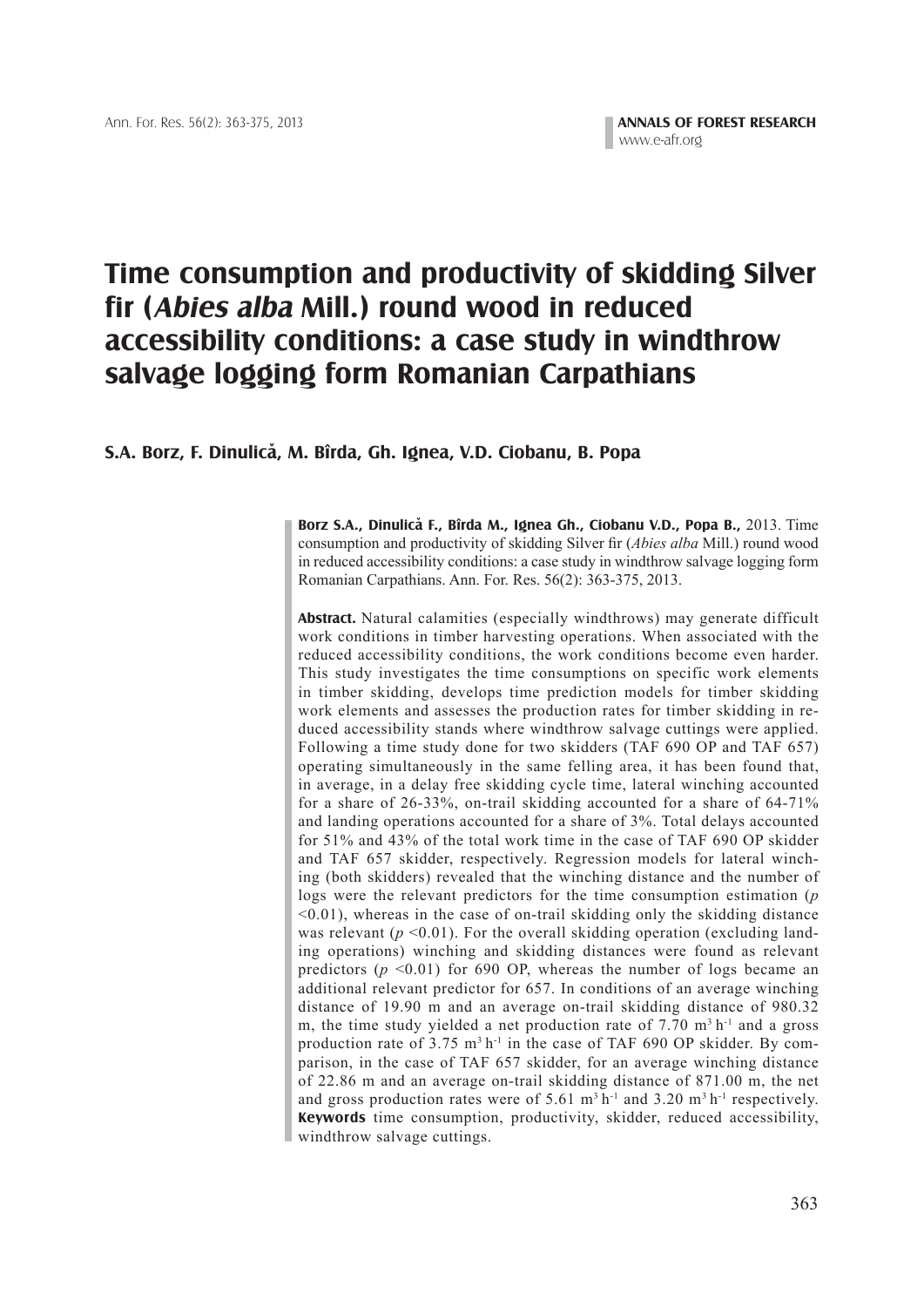**Authors.** Stelian Alexandru Borz, Florin Dinulică, Marcian Bîrda, Gheorghe Ignea, Valentina Doina Ciobanu, Bogdan Popa (popab03@gmail.com) - Transilvania University of Braşov, Faculty of Silviculture and Forest Engineering, Department of Forest Engineering, Forest Management Planning and Terrestrial Measurements, Şirul Beethoven, no. 1, 500123, Braşov, Romania.

**Manuscript** received May 29, 2013; revised September 16, 2013; accepted October 4, 2013; online first October 8, 2013.

# **Introduction**

Skidders represent ones of the most frequently used forest ground-based logging means, probably due to their increased mobility and productivity, reason for which several efficiency studies have been done so far around the world for this kind of forest equipment (Behjou et al. 2008, Naghdi & Mohammadi 2009, Behjou 2010, Spinelli & Magagnotti 2012, Ghaffarian et al. 2013). Despite the fact that most of the Romanian forests are located in mountainous regions where cableway setups would be a more appropriate choice if the environmental concerns are in question, at present, most of the timber logging operations (more than 95%) are done using skidders and farm tractors (Sbera 2007).

 Generally, the skidding costs depend on the skidding distance (Oprea & Borz 2007), as the excessive long distances, specific to the stands located in reduced accessibility conditions, generate lower productivities (Oprea 2008, Oprea & Sbera 2004) and increased operation costs. The majority of the recent studies regarding the timber skidding efficiency took into consideration skidding distances which were generally short, with averages between 25 (Zečić et al. 2005) and 1119 m (Spinelli & Magagnotti 2012). In these cases, most frequently, the timber skidding efficiency was assessed in selective cuttings (Kluender et al. 1997, Kluender et al. 1998, Sabo & Poršinsky 2005, Behjou et al. 2008, Naghdi & Mohammadi 2009, Mousavi 2012), thinning (Kluender et al. 1997, Kluender et al. 1998, Zečić et al. 2005, Spinelli & Magagnotti 2012) and clear cuttings (Kluender et al. 1997, Kluender et al. 1998, Zečić et al. 2005, Spinelli & Magagnotti 2012).

Due to some difficult work conditions, salvage logging specific to windthrows, especially when dealing with scattered windthrown timber, generates special problems by comparison with regular cuttings (Oprea & Sbera 2004, Magagnotti et al. 2013), both as timber felling and logging operations. First, especially in the case of resinous species, the prompt intervention with the needed harvesting technology is imperative, in order to avoid wood decaying and mass infestations (Oprea 2008). Second, these kinds of interventions require quite expensive forest equipment when dealing with large scale wind damages, being commonly regarded as industrial scale harvests when they concentrate an increased amount of timber to be harvested (Magagnotti et al. 2013). By comparison, reduced quantities of affected timber, dispersed on large areas may be a problem when trying to use highly mechanized systems (Oprea 2008). Other special problems related to salvage logging of windthrown timber are those related to work safety (Sullman & Kirk 2001), which is quite reduced by comparison with regular interventions, as well as to the impossibility to use of some types of cable yarders in certain situations due to the inexistence of suitable trees to support the main line. When associated with reduced accessibility conditions, windthrow salvage logging becomes even more difficult due to the increased production costs (related to smaller productivities) and depreciation of the harvested timber (Nieuwenhuis & Fitzpatrick 2002). These may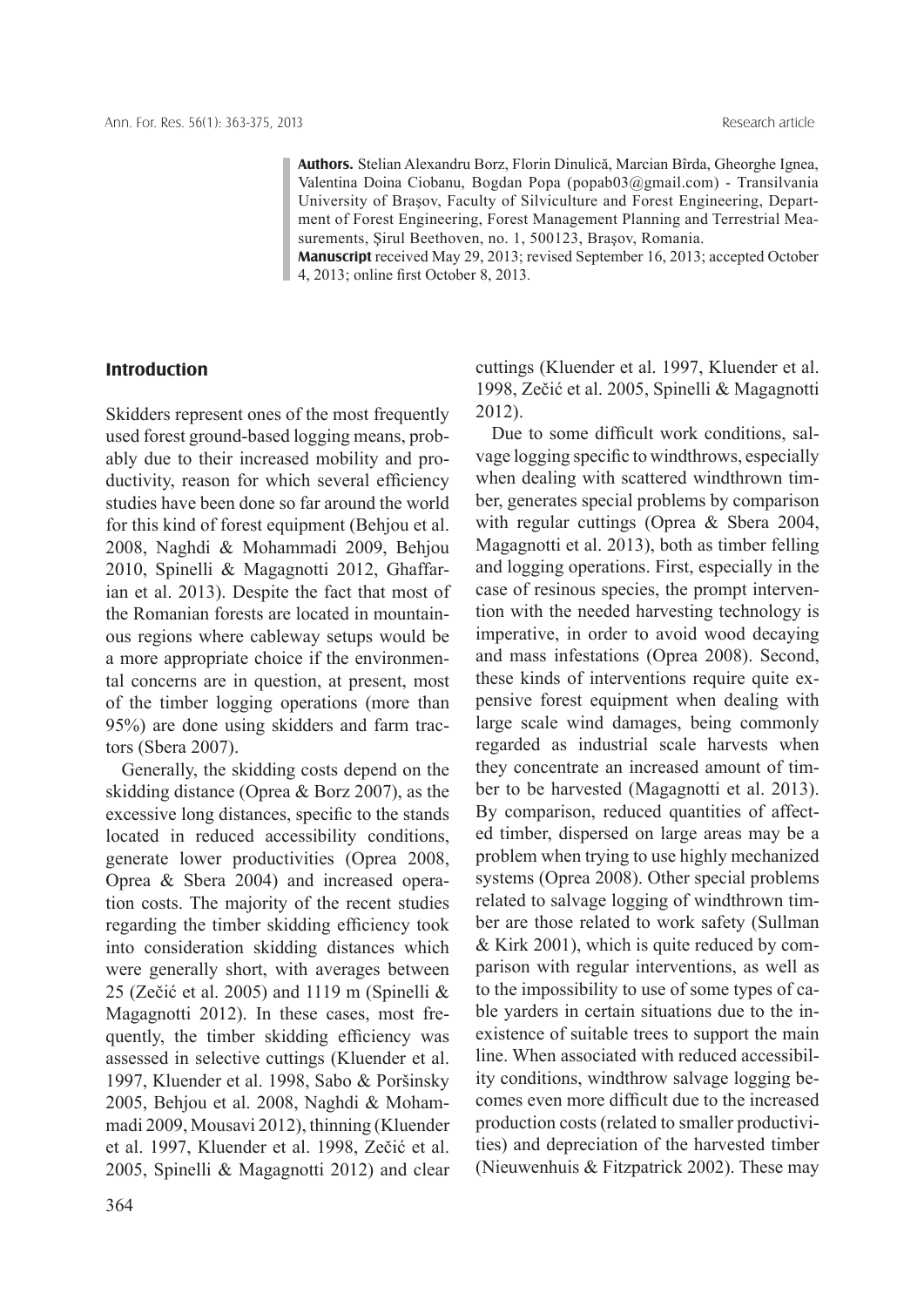represent sufficient reasons for trying to find cost-effective low-investment alternatives for harvesting winthrown timber as demonstrated by Magagnotti et al. (2013). However, the available knowledge when dealing with winthrow salvage logging is still limited in time consumption and productivity for different harvesting setups and equipments, including the association between chainsaws and skidders, as specific situations may occur due to different work conditions from one workplace to another. This becomes even more relevant since, in forest operations, the productivity studies try to understand the behavior of both, the new equipment or equipment used in new conditions (Visser & Spinelli 2012). Thus, developing time prediction models and estimating the production rates for these conditions may help in organizing the production in harvesting operations.

Efficiency assessment in timber harvesting operations for different forest equipments is done by using time study techniques (Björheden et al. 1995, Acuna et al. 2012) realized in order to express the time consumption and (or) realized production related to relevant influence factors. The obtained regression models for time consumption estimation may depend on the amount of field collected data (Zar 1974), and, depending on the specific work conditions, the studies done so far in case of skidders used between 30 (Özturk 2010a,b) and 300 (Spinelli & Magagnotti 2012) work cycles, being conditioned in some specific cases by the amount of timber to be harvested in a certain location. The mentioned studies focused either on one skidder (most of the studies) or several tests realized for different equipments (Spinelli & Magagnotti 2012).

 TAF 690 OP and its predecessor TAF 657 are relatively new produced forest equipments widespread in Romanian forest operations. The last available data concerning the productivity for Romanian skidders is available in a dedicated normative for old concept machinery, but no separations are provided between specific silvicultural interventions (Ministry of Timber Industrialization and Materials, 1989). Also, studies regarding the efficiency of mentioned skidders, especially in scattered windthrow salvage logging were not done until now.

 Consequently, the goals of this study were to: (i) develop a critical survey regarding the time consumptions for timber skidding in reduced accessibility conditions in the case of windthrow salvage cuttings, (ii) develop time consumption models for the main work elements in the case of timber skidding for the mentioned conditions and (iii) assess the production rates in the case of timber skidding for the mentioned conditions and skidders.

# **Material and methods**

# **Study location and work organization**

The field study was carried out in a forest stand located at 45º 37' 44'' N 26º 09' 50'' E, in proximity of Zăbrătau village belonging to Covasna County, Romania. The mentioned forest stand is administrated by Buzăul Ardelean Forest District, and is located in Management Unit I Ţăranu, on the southern part of Bota Mare watershed area. In the studied location, the windthrown timber was rather a scattered than a mass phenomenon as provided by timber selling documentation realized for the forest stand in question. Timber skidding operations were done in the spring of 2012, by the means of two Romanian produced skidders: TAF 657 and TAF 690 OP which worked simultaneously until all the affected timber was extracted. Each skidder was served by a work team composed of two men who had improved experience in harvesting operations. Harvesting operations were organized in several steps (Figure 1), including chainsaw tree felling (when necessary), partial processing, cable winching, on-trail skidding and landing operations. The main characteristics of the studied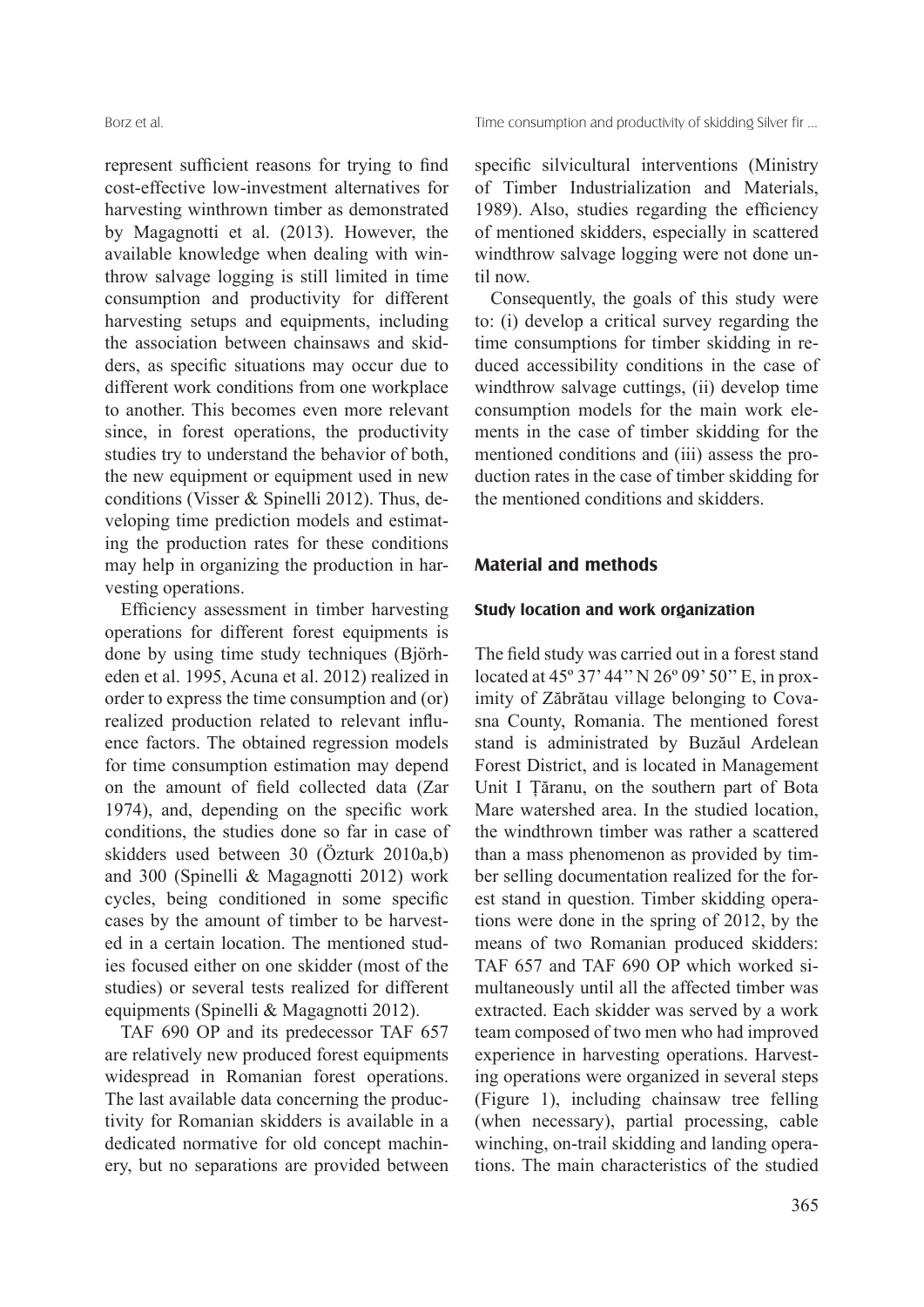felling area are presented in Table 1.

#### **Field data sampling**

For the of estimation time consumption and the of assessment productivity a time for the two mentioned skidders study (Björheden et al. 1995, Acuna et al., 2012) was conducted. Practically, 41 work cycles for TAF 690 OP skidder and 46 work cycles for TAF 657 skidder were studied in the field. The continuous time study method was applied to collect the needed data for time consumption prediction models. A complete skidding work cycle was divided in three groups of work elements: winching, on-trail skidding and landing operations (Fig. 1). For each winching work element, distance, slope on winching direction and dendrometric data (diameters and lengths of the winched logs) were measured. Based on the dendrometric data the volume of each log was computed in the office using the classical mathematical relations. Winching cycle time (*WCT*) was divided in the following elements: assuring the skidder's stability  $(T<sub>ss</sub>)$ , winch preparing  $(T_{wp})$ , cable releasing  $(T_{cr})$ , logs' hooking  $(T_{lh})$ , mechanical winching  $(\tilde{T}_{mv})$  and logs' unhooking  $(T_{\mu})$ . For each on-trail skidding element, number of logs per load, distance and slope of the trail were measured. On-trail skidding cycle time (*OTSCT*) was divided in the following time elements: travel empty  $(T_{\mu})$ , load attaching  $(T_{l_a})$ , load rising  $(T_{l_r})$ , travel loaded  $(T<sub>d</sub>)$  and load detachment  $(T<sub>d</sub>)$ . The maximum movement distance in the case of landing operations was less than 50 meters. Time spent

**Table 1** Main characteristics of the harvested stand

| Parameter                      | Value                          |
|--------------------------------|--------------------------------|
| Area (hectares)                | 50.10                          |
| Average terrain slope $(\% )$  | 47                             |
| Altitude (m)                   | 950                            |
| Species composition            | 75 Fir 21 Spruce 5 Beech       |
| Average volume per tree $(m3)$ | 1.4                            |
| Harvesting method              | Combination between CTL and TL |
| Silvicultural system           | Salvage cuttings (windthrow)   |

Note. CTL – cut to length, TL – tree length



**Figure 1** Work organization in the studied felling area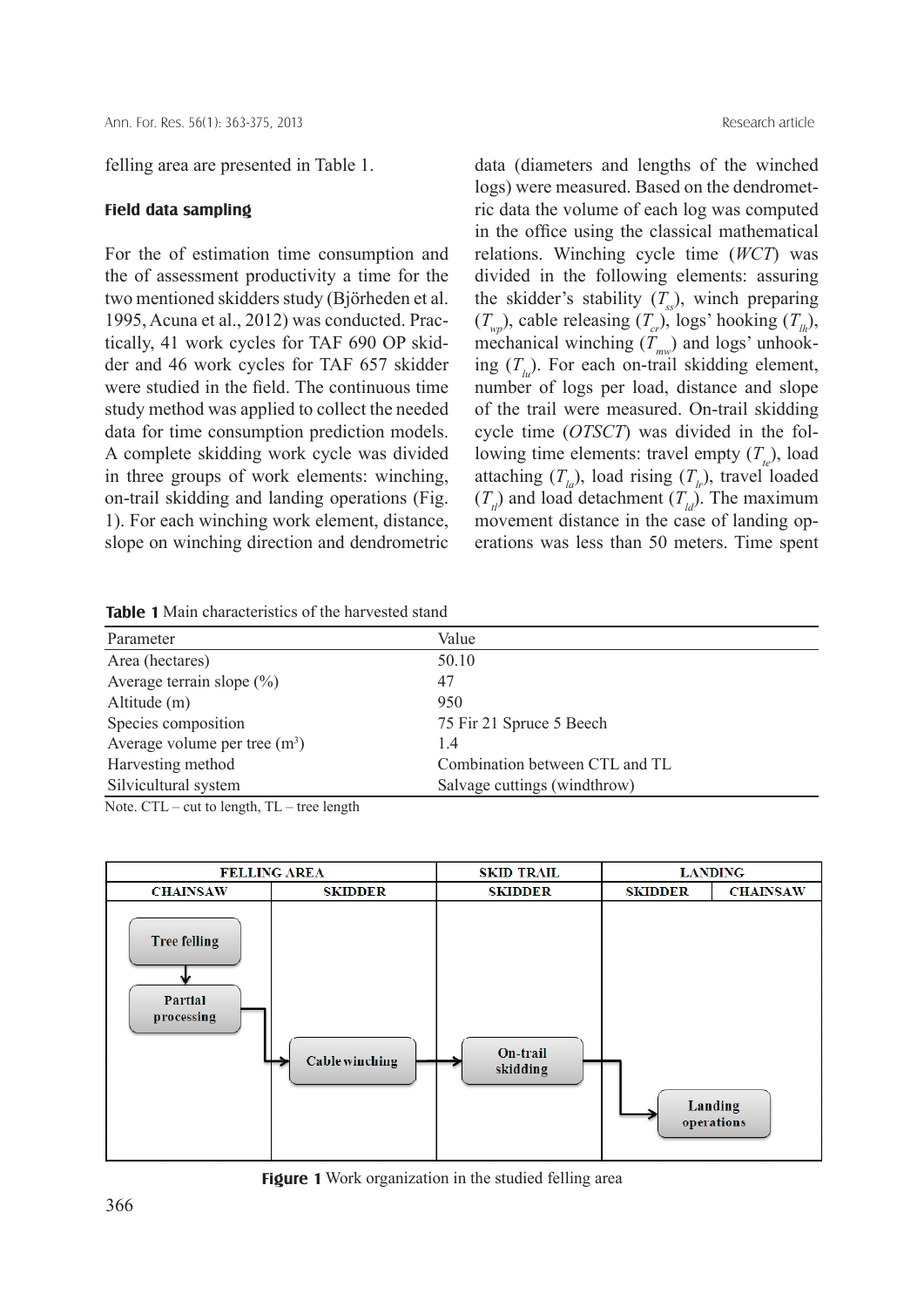for landing operations  $(T<sub>i</sub>)$  was not divided in subsequent time elements. Each skidder was served by a team consisting of two men (skidder's driver and a load attachment-detachment worker). The personal  $(T_{pd})$ , operational  $(T_{pd})$ and technical delays  $(T_{td})$  were recorded separately during the time study.

## **Data analysis**

For data analysis, it was assumed that the time spent in a winching cycle is a function of winching distance (*WD*), winching slope (*WS*), and the number of winched logs (*NWL*). Also, it was assumed that the time spent in an ontrail skidding cycle is a function of skidding distance (*SD*), on-trail skidding slope (*SS*) and skidding load volume (*SLV*). Consequently, for the overall skidding cycle, it was assumed that most of the measured variables may influence the time consumption. The statistical significance of these relationships was tested through regression analysis by considering several iterations for each group of work elements (winching, on-trail skidding and overall skidding excluding landing operations). Before starting the regression analysis, a normality test was performed for all variables taken into study ( $\alpha$  = 0.01), by the means of Shapiro-Wilk test (*W*), followed by a multicollinearity test performed only for the independent variables considered for each initial (maximal) model. This last step was performed using a correlation matrix, developed for all the considered independent variables. A value of  $\geq \pm 0.50$  was used as exclusion threshold for the correlation coefficient (variables strongly correlated according to Roemer–Orphal's scale). The remaining independent variables for each initial (maximal) model were used in the regression analysis. For this purpose, the stepwise backward regression technique (Zar 1974) was applied. This meant including all the possible independent variables (maximal model), significance analysis for the overall obtained model  $(p \le 0.001)$  as well as for each independent variable  $(p \le 0.01)$  at each iteration level, followed by the exclusion of those independent variables presenting no significance at the chosen confidence threshold. AIC (Akaike Information Criterion)(Akaike 1974) was computed for each obtained model to provide the basis for the choosing model. Models for winching, on-trail skidding and overall skidding operations time consumption estimation were elaborated for the both studies skidders. Net production rate was calculated for each skidder, by considering the delay-free time consumption, whereas the calculation of gross production rates for each skidder involved the use of all the time consumption (including delays).

 All the statistical analysis was performed Statistica 8.0 with (StatSoft 2008).

## **Results**

# **Characteristics of working conditions and time consumptions**

Generally, the mean or median values of winching slope (*WS*) winching distance and number of logs (*NWL*) (Table 2) were greater in the case of data pools analyzed for TAF 657, while mean (median) values of skidding distance (*SD*) and load volume (*LV*) were smaller by comparison with those generated by analyzing the data pool for TAF 690 OP. These facts led to specific responses when analyzing the shares of time consumption within a delay-free skidding work cycle (Tables 2-3). Consequently, the delay-free time consumption for skidding operations (excluding landing operations) was, on average, greater for TAF 657 than TAF 690 OP (Table 2). Delayfree shares of time consumptions for winching and on-trail skidding work elements were computed and they are presented in Table 3, while time shares on main operations (group of work elements) and time distribution on main time consumption categories are presented in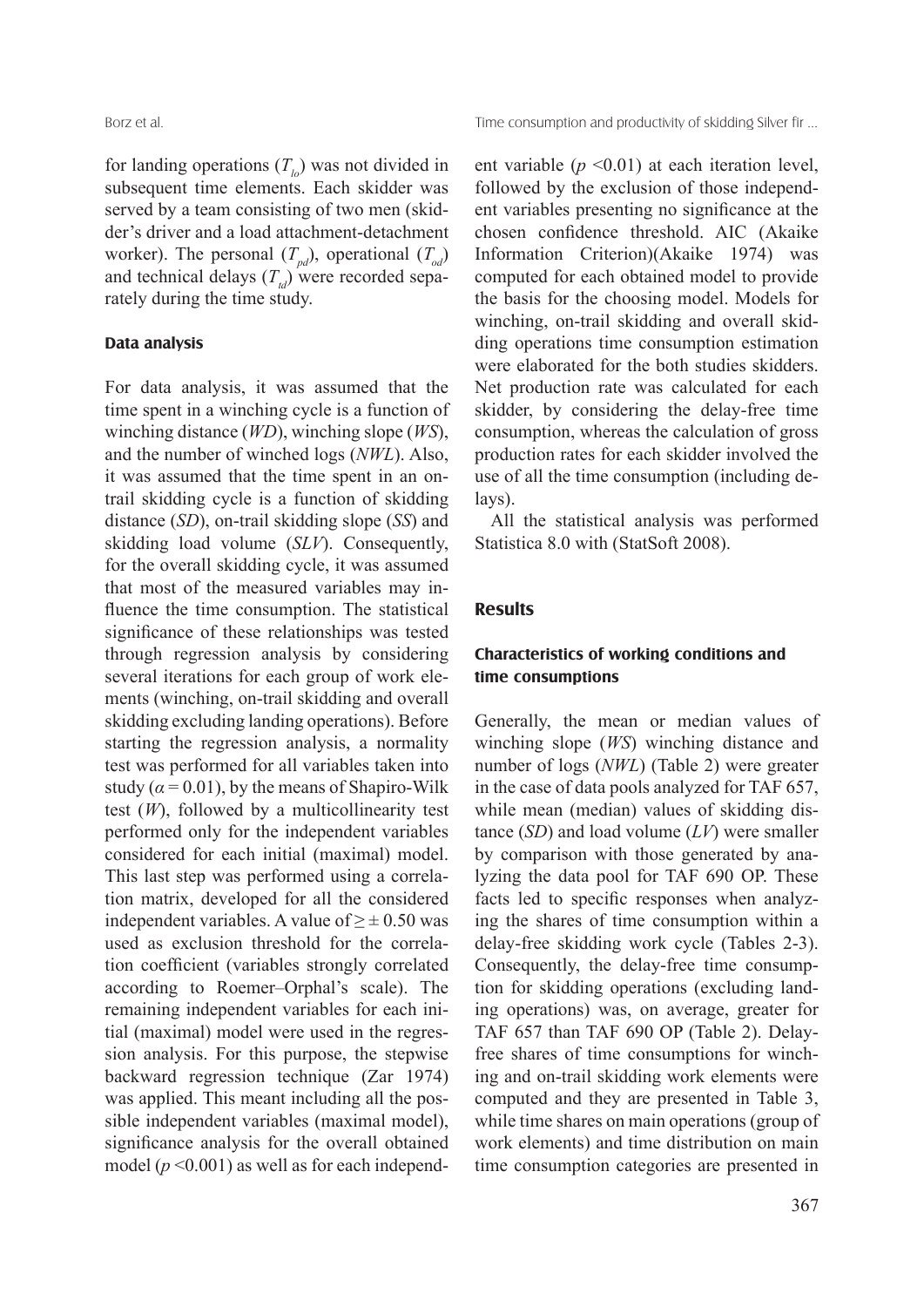| Parameter                                | <b>TAF 690 OP</b> |         |         | <b>TAF 657</b> |      |                |
|------------------------------------------|-------------------|---------|---------|----------------|------|----------------|
|                                          | Mean              | Min.    | Max.    | Mean           | Min. | Max.           |
| Winching slope $WS(%)$                   | 21.96             | 6.00    | 57.00   | 22.83          | 7.50 | 61.00          |
|                                          | (19.60)           |         |         | (22.00)        |      |                |
| Skidding slope $SS(%)$                   | 20.51             | 6.00    | 23.00   | 18.57          | 6.00 | 23.00          |
|                                          | (21.00)           |         |         | (21.00)        |      |                |
| Winching distance WD (m)                 | 19.90             | 3.10    | 44.40   | 22.86          | 9.80 | 56.50          |
|                                          | (20.00)           |         |         | (20.31)        |      |                |
| Skidding distance SD (m)                 | 980.32            | 128.00  | 1338.00 | 871.00         |      | 107.00 1526.00 |
|                                          | (1080.00)         |         |         | (886.00)       |      |                |
| Load volume $SLV(m^3)$                   | 6.52              | 4.17    | 10.03   | 5.38           | 1.97 | 8.33           |
|                                          | (6.36)            |         |         | (5.30)         |      |                |
| Number of logs per load NWL              | 5.10              | 2.00    | 11.00   | 6.17           | 2.00 | 12.00          |
|                                          | (5.00)            |         |         | (6.00)         |      |                |
| Delay-free cycle time, including landing | 3053.02           | 1625.00 | 4031.00 | 3449.59        |      | 574.00 4175.00 |
| operations (s)                           | (3093.00)         |         |         | (3310.50)      |      |                |

**Table 2** Characteristics of working conditions for TAF 690 OP and TAF 657 skidders

Note. In paranthesis are the median values.

Tables 4-5. As shown, mechanical winching and cable releasing were responsible for most of the time consumed for winching, whereas the empty travel and loaded travel accounted for the greatest shares in on-trail skidding (Table 3). Nevertheless, the time consumption distribution on individual work elements was quite the same in case of the two studied skidders (Table 3). Within a delay-free skidding work cycle, on-trail skidding accounted for the greatest shares of time consumption due to the increased skidding distances, followed by winching and landing operations (Table 4). An important part of the total work place time (almost half) was consumed due to delays caused by different reasons (43 respectively 51%): personal, operational and mechanical (Table 5).

## **Time consumption models**

368 Following the Shapiro-Wilk test, half of the variables taken into study proved to be normally distributed ( $\alpha$  = 0.01). In the case of datasets which were analyzed for TAF 690 OP, load volume (*SLV*), winching distance (*WD*), delay-free winching time  $(T_w)$  and total delay-free skidding time (excluding landing operations) were found the normally distributed. Also, in case of data analyzed for TAF 657, number of logs per load (*NWL*), load volume (*SLV*), skidding distance (*SD*), delay-free ontrail skidding time  $(T_{\alpha s})$  and total delay-free skidding time (excluding landing operations) the data supparted the normality. Therefore, when a variable in question failed to pass the normality test, data presented in Tables 2-3 was adapted by inclusion of median as additional descriptive statistic. By considering the models developed for winching, on-trail skidding and overall skidding operations (excluding landing operations), the correlation matrixes imposed the exclusion of certain independent variables from very beginning. In the case of winching operations, only the winching slope (*WS*) was excluded for datasets analyzed for TAF 690 OP. Skidding slope (*SS*) was also excluded in the case of TAF 690 OP dataset, while both, winching slope (*WS*) and skidding slope (*SS*) were excluded in case of the overall skidding operations and TAF 690 OP dataset. When choosing, preference was awarded to operating distances instead of slopes since in most of the studies, operating distances proved to be significant predictors in time consumption estimation.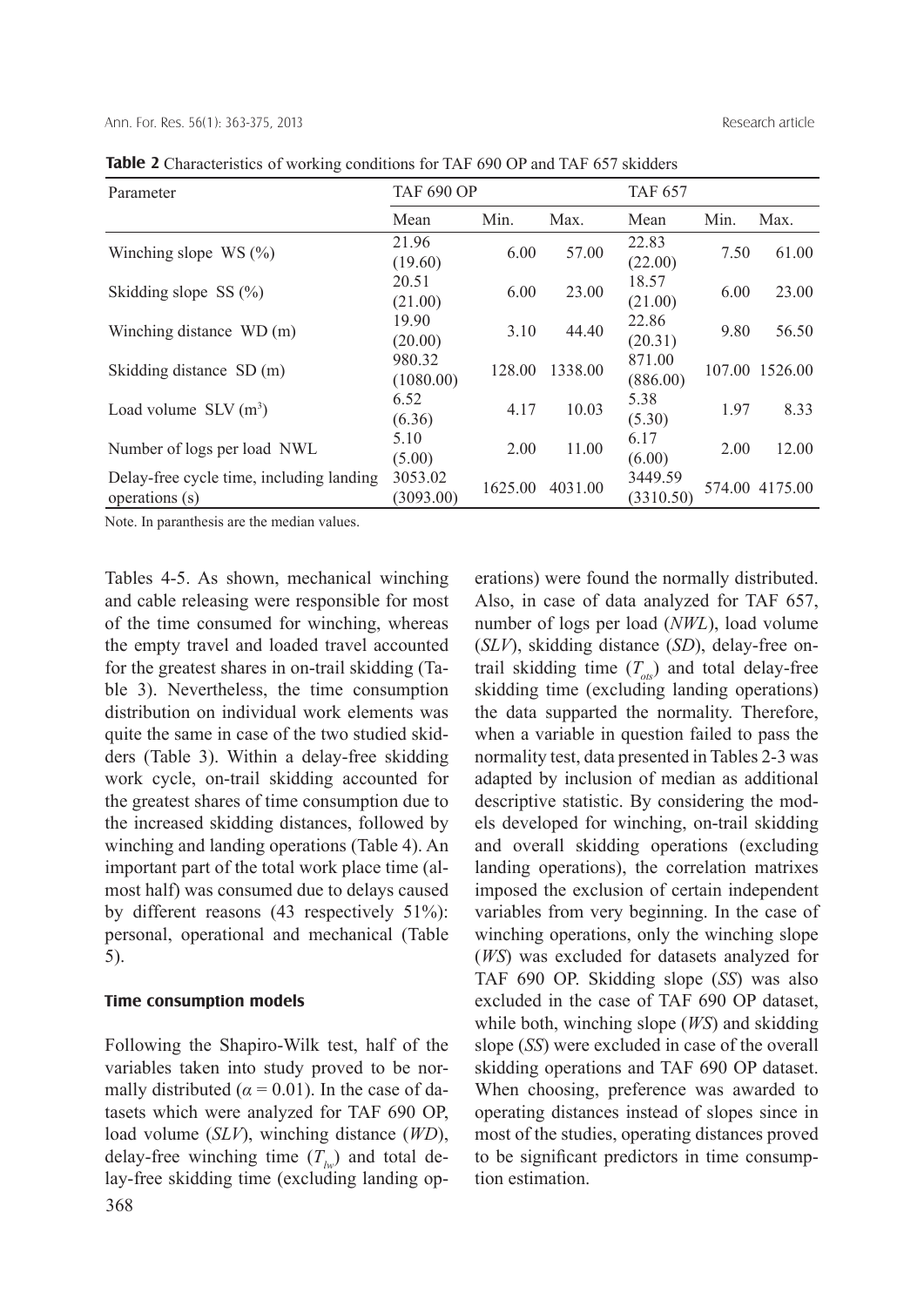| Operation/Work element                                         | Share in total delay-free time consumption |        |                |                      |               |       |                    |                      |
|----------------------------------------------------------------|--------------------------------------------|--------|----------------|----------------------|---------------|-------|--------------------|----------------------|
|                                                                | <b>TAF 690 OP</b>                          |        |                | <b>TAF 657</b>       |               |       |                    |                      |
|                                                                |                                            | Min.   | Max.           | Mean                 |               | Min.  | Max.               | Mean                 |
|                                                                | $\frac{0}{0}$                              | (s)    | (s)            | (s)                  | $\frac{0}{0}$ | (s)   | (s)                | (s)                  |
| Lateral winching                                               | 100                                        | 282.00 | 1753.00        | 787.80<br>(728.00)   |               |       | 100 437.00 2719.00 | 1028.20<br>(1065.00) |
| Time consumption for assuring the<br>skidder's stability (Tss) | 1                                          | 0.00   | 15.00          | 7.17<br>(7.00)       | $\mathbf{I}$  | 0.00  | 37.00              | 11.02<br>(10.00)     |
| Time consumption for winch preparing<br>(Twp)                  | 10                                         | 0.00   | 296.00         | 76.80<br>(62.00)     | 9             | 0.00  | 255.00             | 110.48<br>(101.50)   |
| Time consumption for cable releasing<br>(Tcr)                  | 26                                         | 55.00  | 680.00         | 199.95<br>(180.00)   | 23            | 80.00 | 967.00             | 267.96<br>(240.50)   |
| Time consumption for logs' hooking<br>(Tlh)                    | 16                                         | 23.00  | 307.00         | 132.54<br>(123.00)   | 12            | 39.00 | 299.00             | 134.76<br>(130.00)   |
| Time consumption for mechanical<br>winching (Tmw)              | 41                                         | 89.00  | 827.00         | 315.34<br>(279.00)   | 43            |       | 145.00 1290.00     | 503.98<br>(509.00)   |
| Time consumption for logs' unhooking<br>(Tlu)                  | 7                                          | 0.00   | 464.00         | 56.00<br>(40.00)     | 12            | 0.00  | 294.00             | 118.02<br>(106.00)   |
| On-trail skidding                                              | 100                                        |        | 807.00 2800.00 | 2079.93<br>(2167.00) |               |       | 100 574.00 4175.00 | 2308.74<br>(2351.50) |
| Time consumption for empty travel<br>(Tet)                     | 49                                         |        | 263.00 1515.00 | 1031.93<br>(1083.00) |               |       | 47 147.00 1806.00  | 1077.57<br>(1178.00) |
| Time consumption for load attachment<br>(Tla)                  | 8                                          | 28.00  | 655.00         | 157.59<br>(114.00)   | 9             | 14.00 | 460.00             | 204.43<br>(195.00)   |
| Time consumption for load rising (Tlr)                         | 1                                          | 7.00   | 34.00          | 14.80<br>(13.00)     | 1             | 0.00  | 35.00              | 15.13<br>(13.00)     |
| Time consumption for loaded travel<br>(Tlt)                    | 39                                         |        | 134.00 1408.00 | 814.27<br>(827.00)   |               |       | 40 212.00 2114.00  | 932.67<br>(893.50)   |
| Time consumption for load detachment<br>(Tld)                  | 3                                          | 23.00  | 241.00         | 61.15<br>(57.00)     | 3             | 16.00 | 198.00             | 78.93<br>(73.50)     |

**Table 3**Effective time consumption on work elements for TAF 690 OP and TAF 657 winch skidders

Table 4 Delay-free time consumption shares on groups of work elements (operations) for TAF 690 OP and TAF 657 winch skidders

| Operation (group of work elements)               | Share in total delay-free time consumption |         |  |  |  |
|--------------------------------------------------|--------------------------------------------|---------|--|--|--|
|                                                  | <b>TAF 690 OP</b>                          | TAF 657 |  |  |  |
| Time consumption for a delay-free skidding cycle | 100                                        | 100     |  |  |  |
| Time consumption for winching (Tlw)              | 26                                         | 33      |  |  |  |
| Time consumption for on-trail skidding (Tots)    |                                            | 64      |  |  |  |
| Time consumption for landing operations (Tlo)    |                                            |         |  |  |  |

 Following the stepwise backward regression technique, based on AIC, six models were developed for estimating the delay-free time consumption for winching ( $WCT_{\text{IAF690OP}}$  respectively  $WCT_{\text{TAF657}}$ ), on-trail skidding (*OTSCT<sub>TAF690OP</sub>* respectively  $OTSCT_{TAF657}$ ) and overall skidding operations (*SCT*<sub>*TAF690OP*</sub> respectively *SCT*<sub>*TAF657*).</sub>

369 These models (Table 6) may be interpreted and are applicable only for conditions presented in Table 2 as descriptive statistics of the working conditions. In the case of both skidders, the time consumption for winching (Table 6) was mostly affected by the winching distance (*WD*) and number of logs winched within a work cy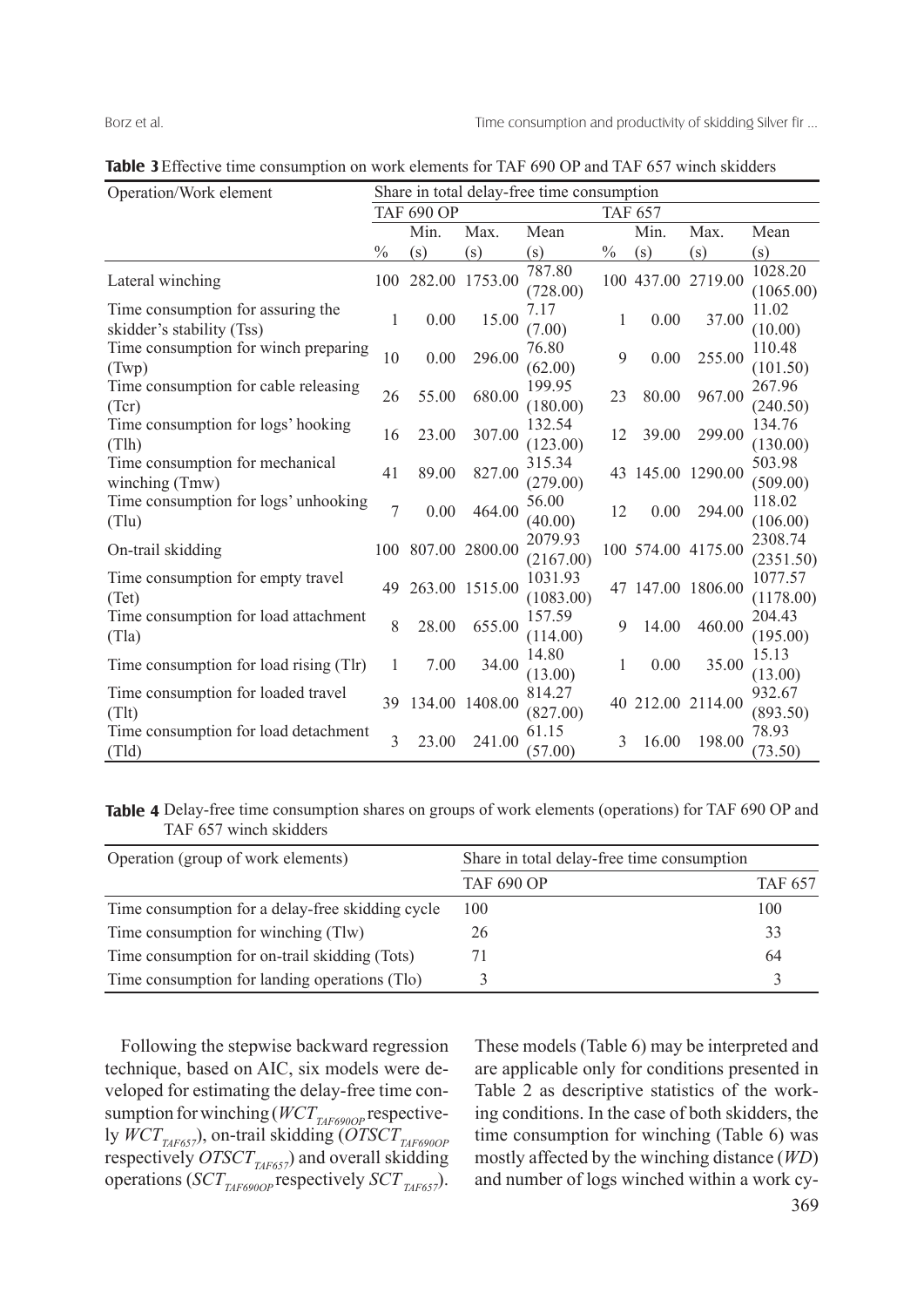cle (*NWL*). By comparison, in case of on-trail skidding, only the skidding distance (*SD*) became relevant in expressing the time consumption (Table 6) since the skidding slope (*SS*) was either excluded following the multicollinearity test or failed to become relevant during regression analysis, whereas the load volume (*SLV*) failed to become relevant during the backward stepwise regression.

 When dealing with the overall skidding operations (excluding landing operations), the obtained models were quite different (Table 6). Thus, in case of TAF 690 OP only the winching and skidding distances (*WD* and *SD*) were found to be relevant predictors, whereas in case of TAF 657 the number of winched logs per load (*NWL*) became an additional relevant predictor.

## **Skidding productivity**

As resulted from the data analysis, a total volume of  $515.35 \text{ m}^3$  was skidded during the field observations (the time study was done until all the volume to be harvested was extracted – Table 7). Also, the time study was done on a time span of 148.84 hours, which represented the corresponding time of 8 working days in the case of TAF 690 OP skidder and 9 working days in the case of TAF 657 skidder. However, the mentioned skidders worked in different places within the felling area. In average, the

Table 5 Time consumption shares on main time consumption categories for TAF 690 OP and TAF 657 winch skidders

| Time category                                             | Share in total time consumption |                |
|-----------------------------------------------------------|---------------------------------|----------------|
|                                                           | <b>TAF 690 OP</b>               | <b>TAF 657</b> |
| Total workplace time                                      | 100                             | 100            |
| Delay-free time consumption for skidding operations (Tso) | 49                              | 57             |
| Time spent for personal delays (Tpd)                      | 30                              | 30             |
| Time spent for operational delays (Tod)                   | 13                              | 10             |
| Time spent for mechanical delays (Tmd)                    |                                 |                |

Table 6 Time consumption estimation models for winching, on-trail skidding and overall skidding (excluding landing operations) for TAF 690 OP and TAF 657 winch skidders

| Skidder/Time estimation model                         | $R^2$    | Coefficients<br>N Constant |                    |               |          | AIC       |         |  |
|-------------------------------------------------------|----------|----------------------------|--------------------|---------------|----------|-----------|---------|--|
|                                                       |          |                            |                    | $(p$ -values) |          |           | value   |  |
|                                                       |          |                            |                    | <b>NWP</b>    | WD       | <b>SD</b> |         |  |
|                                                       |          |                            |                    |               | (meters) | (meters)  |         |  |
| <b>TAF 690 OP</b>                                     |          |                            |                    |               |          |           |         |  |
| Winching WCTTAF690OP                                  |          |                            | 0.565 41 -264.39   | 91.16         | 29.52    |           |         |  |
| (seconds)                                             |          |                            |                    | (<0.000)      | (<0.000) |           | 196.898 |  |
| On-trail skidding OTSCTTAF690OP                       | 0.570 41 |                            | 978.82 -           |               |          | 1.123     | 209.506 |  |
| (seconds)                                             |          |                            |                    |               |          | (<0.000)  |         |  |
| Overall skidding SCTTAF690OP                          |          |                            |                    |               | 25.45    | 1.119     |         |  |
| (seconds)                                             |          |                            | 0.481 41 1264.14 - |               | (0.004)  | (<0.000)  | 221.332 |  |
| <b>TAF 657</b>                                        |          |                            |                    |               |          |           |         |  |
| Winching WCTTAF657                                    |          |                            | 0.444 46 -200.60   | 119.56        | 21.46    |           |         |  |
| (seconds)                                             |          |                            |                    | (<0.000)      | (<0.000) |           | 230.242 |  |
| On-trail skidding OTSCT TAF657                        |          |                            |                    |               |          | 1.808     |         |  |
| (seconds)                                             |          |                            | $0.74246$ 733.91 - |               |          | (<0.000)  | 243.578 |  |
|                                                       |          |                            |                    | 155.73        | 27.37    | 1.806     |         |  |
| Overall skidding SCT TAF657 (seconds) 0.685 46 176.97 |          |                            |                    | $\leq 0.000$  | (0.008)  | (<0.000)  | 257.657 |  |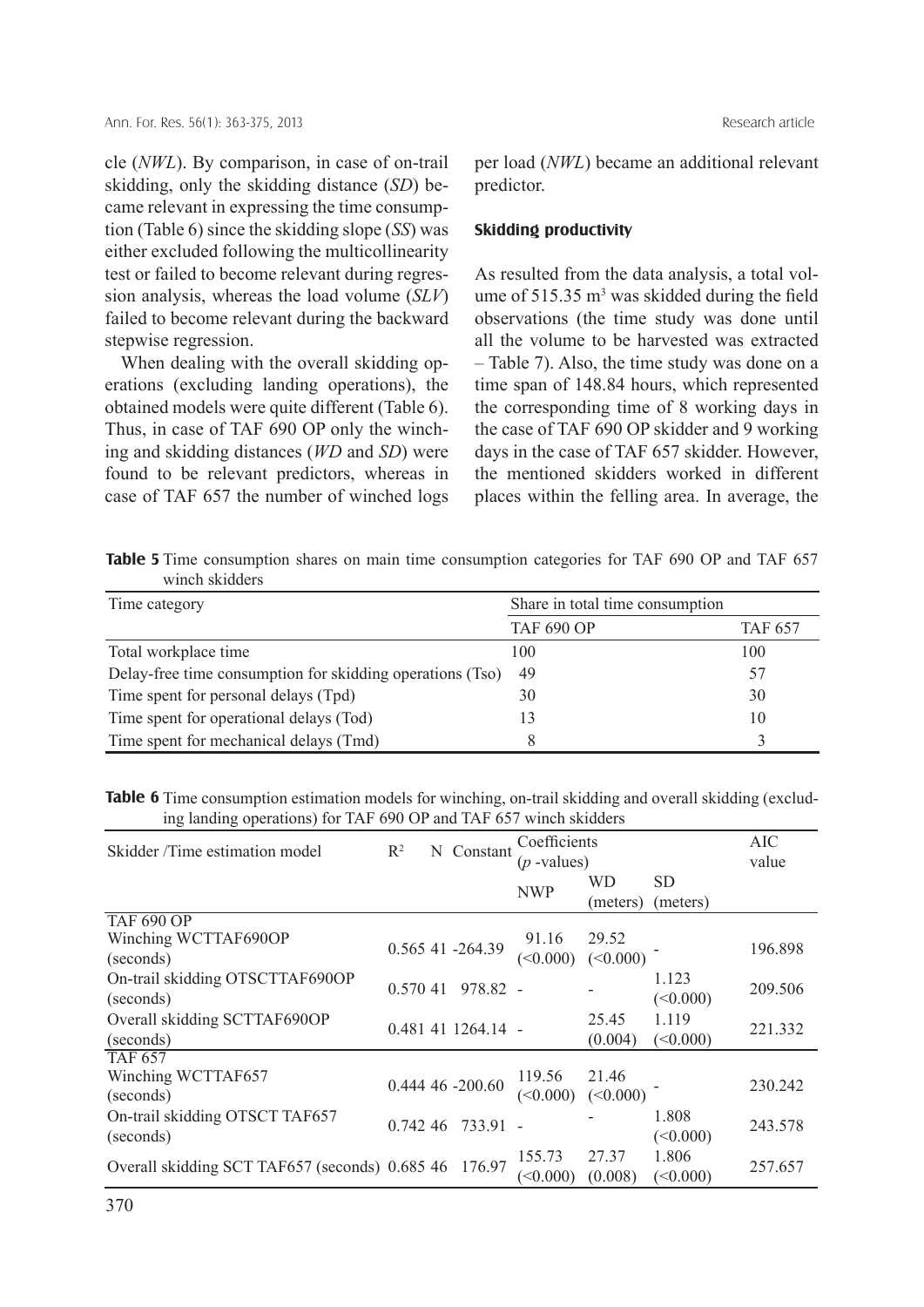| Table 7 Gross and net productions for TAF 690 OP and TAF 657 skidders in the studied conditions (includ- |  |  |  |  |
|----------------------------------------------------------------------------------------------------------|--|--|--|--|
| ing landing operations)                                                                                  |  |  |  |  |

| Parameter                                   | <b>TAF 690 OP</b> | <b>TAF 675</b> | Overall |
|---------------------------------------------|-------------------|----------------|---------|
| Total skidded volume $V(m^3)$               | 267.28            | 247.57         | 515.35  |
| Total delay-free time TTdf(h)               | 34.77             | 44.13          | 78.90   |
| Total working time, including delays TT (h) | 71.49             | 77 35          | 148.84  |
| Average skidded volume per load $(m^3)$     | 6.52              | 5.38           | 5.92    |
| Net production rate Pnet $(m^3 h^{-1})$     | 7.70              | 5.61           | 6.53    |
| Gross production rate Pgross $(m^3 h^{-1})$ | 3.75              | 3 20           | 3.46    |

number of skidding work cycles done per day was of 5.125 in case of TAF 690 OP and 5.111 in case of TAF 657.

# **Discussion**

Along with the increased skidding distances, the overall work conditions required important amounts of time for performing certain work tasks. In the case of winching operations, assuring the skidder's stability took one percent of the delay-free time (both skidders), which was considerably smaller by comparison with other reported results (Behjou et al. 2008, Behjou 2010, Ghaffarian et al. 2013). This could be explained by smaller skidding distances in the mentioned studies, compared with our study which automatically leads to time consumption redistribution on categories. However, this was also true when comparing the effective average consumed time, which took 7-11 seconds in this study, less than results reported in quite similar slope conditions by Behjou et al. (2008) and Behjou (2010)(16 seconds). This work component was required (in the vast majority of work cycles) in order to assure the safety conditions for winching, which was reported only by few studies (Behjou et al. 2008, Behjou 2010, Ghaffarian et al. 2013). Differences between the results of this study and those reported by other studies may be the consequence of local conditions and work patterns of the operators. In this study, winch preparation for operation took, in average, about the same time for both skidders and it was not reported until now as a separate work element. Hooking the logs accounted for an important share, due to the difficult terrain conditions and to the direct use of cable in performing this task (no chokers were available). However, the use of chokers in such operations may reduce substantially the time consumption since shares of 8% (about 1.4 minutes) for choker settings and 4% (about 0.7 minutes) for choker opening were reported for even greater trees (Ghaffarian et al. 2013). Generally, the time consumed for this work element was considerably greater than that reported by most of the other studies, accounting for about 133-135 seconds by comparison with about 17 seconds reported by Behjou et al. (2008) and Behjou (2010), about 82 seconds reported by Ghaffarian et al. (2013), 70-100 seconds reported by Mousavi (2012), but comparable with results reported by Özturk (2010a)(132 seconds). These important differences were the result of harder local working conditions and operational patterns. Hook-up technical procedures are not clearly described for each study done so far. However, in the present study, many logs required double-winding procedures when hooking up. This procedure was also applied (in most of cases) when the loads were attached to skidder.

 Despite the fact that the average winching distance was slightly smaller in the case of TAF 690 OP skidder by comparison with TAF 657, the mean consumed time for cable releasing and pulling was in fact greater. Consider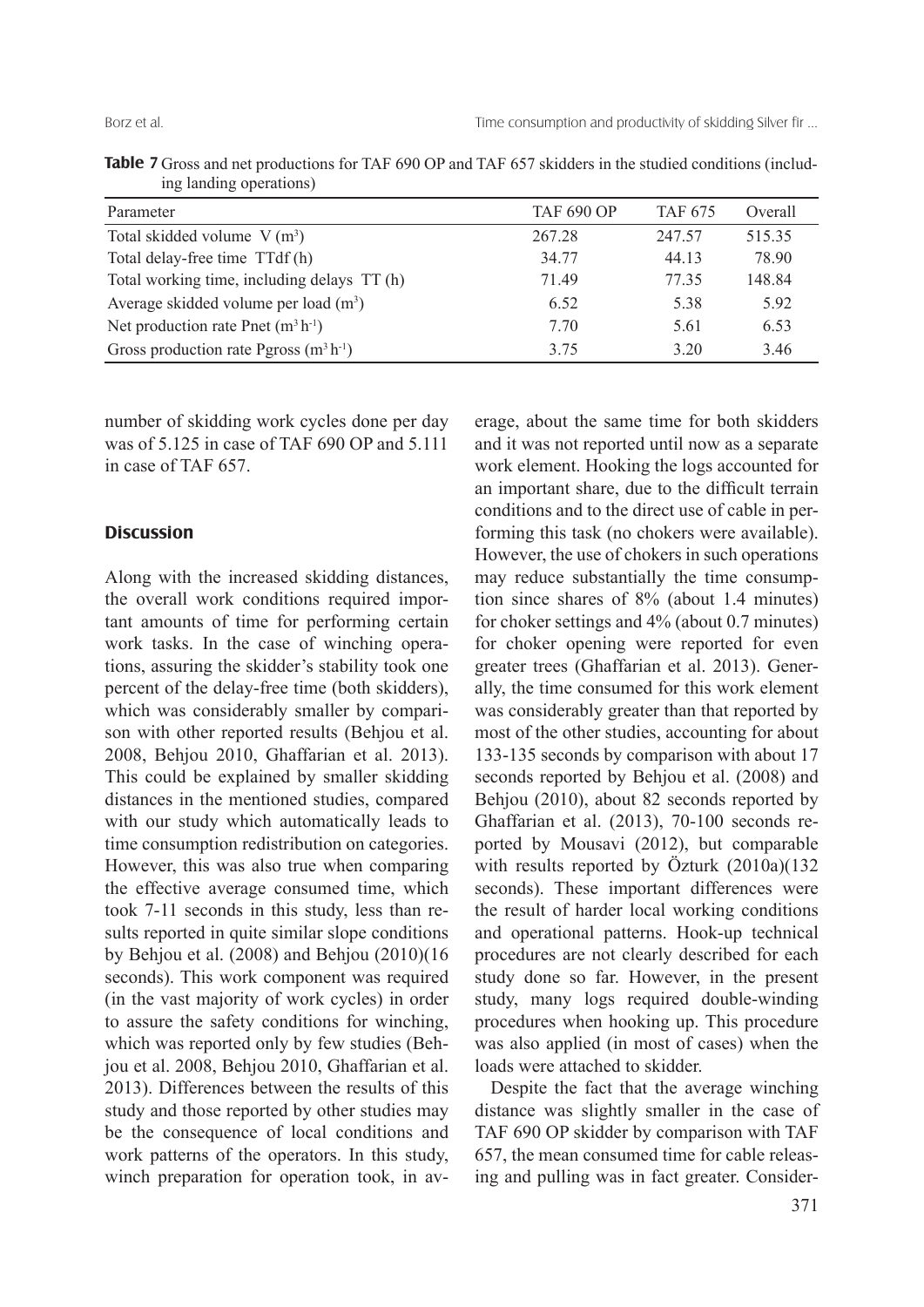ing that the cable releasing was done manually, this could be the result of the slightly increased mean winching slope in the case of TAF 657 skidder, as well as of the differences related to cable pulling direction (uphill-downhill). In what concerns the average winching distance, by comparison with other studies done in similar conditions (Behjou et al. 2008, Ghaffarian et al. 2013), both, the shares in total delay-free time as well as the mean effective time consumption for mechanical winching were considerably higher in this study as a result of more difficult conditions which forced the inclusion of unavoidable delays for this work element. The unavoidable delays referred mostly to the logs unblocking when it became necessary.

Significant differences were found also in the case of logs' unhooking between the two studied skidders which might be, along with slightly different working conditions, the consequence of different situations regarding the number of logs which formed a load. For instance, this work element was done more frequently in case of TAF 657 than in case of TAF 690 OP. In the case of on-trail skidding, the time consumptions distributions for each studied work element were almost even for the two studied skidders.

 Empty travel and loaded travel speeds differed from situation to situation in the results reported until now. Speeds for empty travel starting with 4.15 km  $h^{-1}$  (Behjou et al.  $2008$ ) and ending with  $8.10 \text{ km} \text{ h}^{-1}$  (Spinelli & Magagnotti 2013) were reported for certain working conditions and used machines. Also, for the loaded travel were reported speeds between 1.33 km h<sup>-1</sup> (Zečić et al. 2005) and 7.3 km h<sup>-1</sup> (Spinelli & Magagnotti 2013). However, according to different working conditions the empty travel speed may be higher or lower than the loaded travel speed, as reported until now. For this study conditions, empty travel took more time than the loaded travel resulting in average speeds of 2.90 km  $h^{-1}$  in case of TAF 657 and 3.42 km  $h^{-1}$  in case of TAF 690 OP. By comparison, the loaded travel was done at speeds of 3.36 km  $h^{-1}$  and 3.60 km  $h^{-1}$  in case of TAF 657 and TAF 690 OP respectively. Being done uphill, the empty travel was more difficult to be realized during the field observations due to the reduced adherence of skidders, which was generated by increased slope of skid trails on some limited portions as well as by increased soil moisture during operations. Compared with other studies (Behjou et al. 2008, Spinelli & Magagnotti 2012, Ghaffarian et al. 2013) the empty travel and the loaded travel speeds were considerably lower, and, associated with increased skidding distances they generated increased time consumptions during these work elements.

 Also, landing operations accounted for smaller shares in the effective time consumption (Table 4) - 3% by comparison with 14.6% (Sabo & Poršinsky 2005) despite the fact that, similar to other studies, these operations consisted in moving and piling. This difference might be explained mostly as time consumption redistribution on categories because of the increased skidding distances in this study. Thus, when comparing the obtained average effective time for landing operations with that reported by Behjou et al. (2008), significant differences were identified (almost two times greater in this study).

 The winching operation accounted for 26- 33% of the effective time, while, the on-trail skidding accounted for 64-71%. The share of effective winching time is comparable with that reported by other authors (Horvat et al. 2007, Sabo & Poršinsky 2005), but again, it can be interpreted only as a simple coincidence. More than half of the time was consumed by delays in case of TAF 690 OP team, situation which was slightly improved in the second case (43%). Personal delays presented the same shares in both cases (30% of the total work time), and most of them were the consequence of meal breaks and other inexcusable delays. If compared with other studies (Sabo & Poršinsky 2005, Zečić et al. 2005, Horvat et al. 2007, Behjou et al. 2008, Behjou 2010,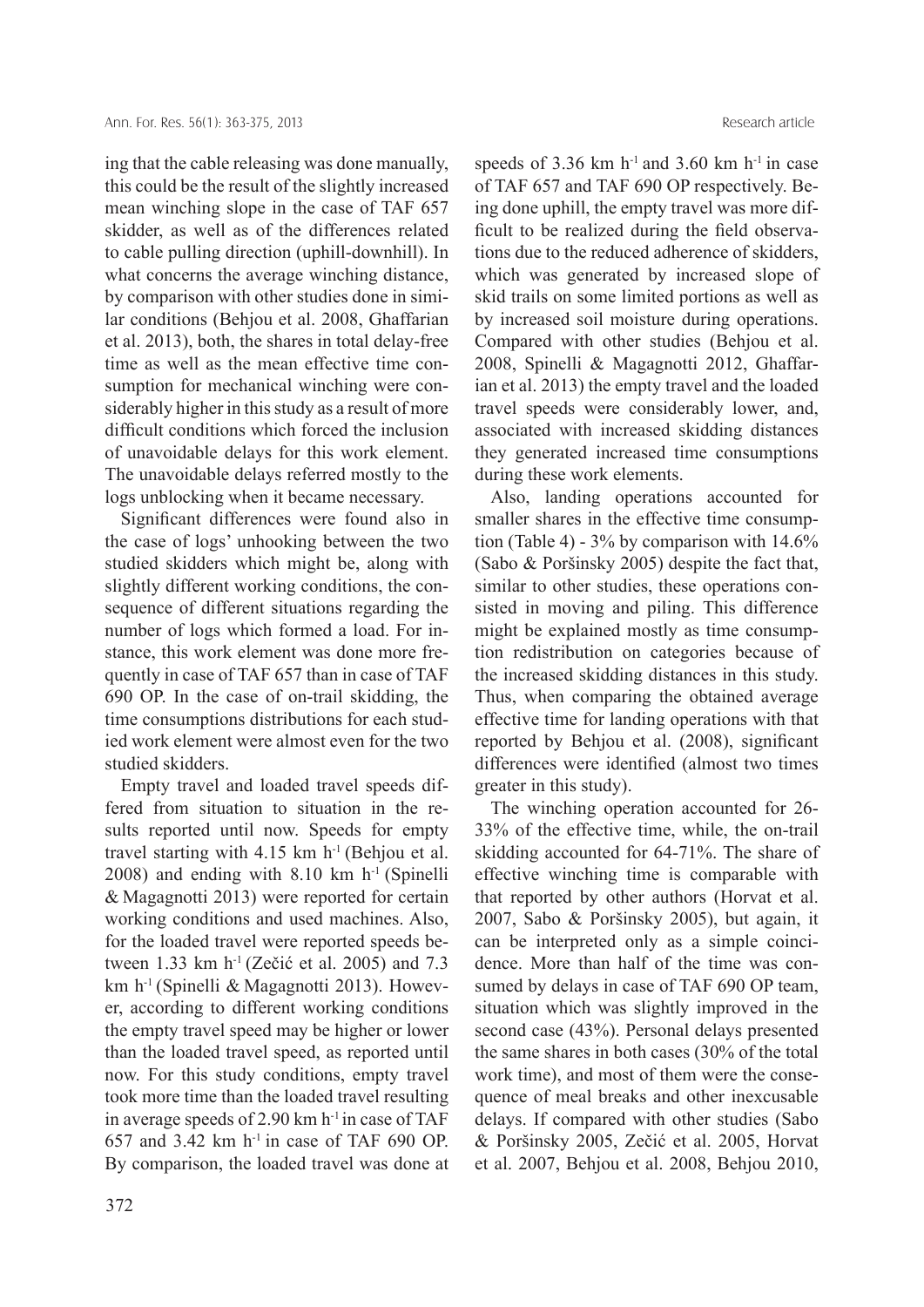Ghaffarian et al. 2013), in general, the delay time share was greater.

 In the overall time management context, the effect is even worse in conditions of reduced accessibility, where the long skidding distances generate important shares of time consumption for on-trail skidding, thus masking the delays effect in the total time distribution by comparison with shorter skidding distances. However, in the case of up-hill skidding Zečić et al. (2005) reported greater shares for delays than those obtained in this study, even for shorter skidding distances (<250 m).

 In what concerns the time consumption estimation models, not all the assumptions were proved following the regression analysis. For example, in some cases, slope was excluded from the very beginning because of the multicollinearity tests. Other variables were excluded following the stepwise backward regression procedures and application of AIC in model choosing. The only significant differences appeared between the models for estimating the time consumption for overall skidding operations, where, in case of TAF 657, the number of winched logs became relevant, fact demonstrated also by Mousavi (2012) in a study carried out on Timberjack skidders. In this study, the relevance of *NWL* variable may be related with the procedures used in log unhooking, which occurred more frequently in the case of TAF 657 team, leading to twice more time required during this work element. Operating distances (*WD* and *SD*) were the most relevant variables for the developed time consumption estimation models, fact which complies with all the studies done so far (Kluender et al. 1997, Kluender et al. 1998, Wang et al. 2004, Sabo & Poršinsky 2005, Zečić et al. 2005, Horvat et al. 2007, Behjou et al. 2008, Naghdi & Mohammadi 2009, Behjou 2010, Özturk 2010a,b, Spinelli & Magagnotti 2012, Mousavi 2012, Ghaffarian et al. 2013). The main difference when comparing the results of this study with those reported by other scientists (Wang et al. 2004, Naghdi & Mohammadi 2009, Behjou 2010), consists in the exclusion of the skidded load volume variable (*SLV*) which failed to become relevant in the studied conditions, maybe due to relative uniform payloads from one cycle to another. Also, the winching slope as well as the on-trail skidding slope (*WS* and *SS* respectively) were excluded, in some cases, following the multicollinearity tests, despite the fact that some studies found that these predictors were relevant in the developed models (Behjou et al. 2008, Behjou 2010, Mousavi 2012, Ghaffarian et al. 2013).

 As expected, the gross and net productions were smaller when compared with results reported by other studies (Sabo & Poršinsky 2005, Horvat et al. 2007, Behjou et al. 2008, Naghdi & Mohammadi 2009, Behjou 2010, Özturk 2010b, Mousavi 2012, Ghaffarian et al. 2013). For both skidders, this was strongly correlated with the working conditions (intervention type, general terrain conditions and mean skidding distance). However, the improved work conditions (mostly in terms of winching distance, travelling speed and engine performance, reduced time for load attachment) in the case of TAF 690 OP skidder, yielded a net production rate of 7.7  $m<sup>3</sup> h<sup>-1</sup>$  which was 1.37 greater than in the case of TAF  $657$  (5.61 m<sup>3</sup>) h<sup>-1</sup>), situation which was somehow attenuated when the gross production rates were considered, due to a better management of the effective work time in the second case. At the felling area level (no matter which skidder was used), the gross production rate was of  $3.20 \text{ m}^3$  $h^{-1}$  while the net production rate was of 5.61  $m<sup>3</sup> h<sup>-1</sup>$ . These rates are comparable with those reported by Spinelli & Magagnotti (2012) for quite similar conditions regarding the skidding distance  $(4.7 \text{ m}^3 \text{ h}^{-1})$  for an average skidding distance of 1119 m).

# **Conclusions**

In our study, we found significant differences regarding the performance of skidding op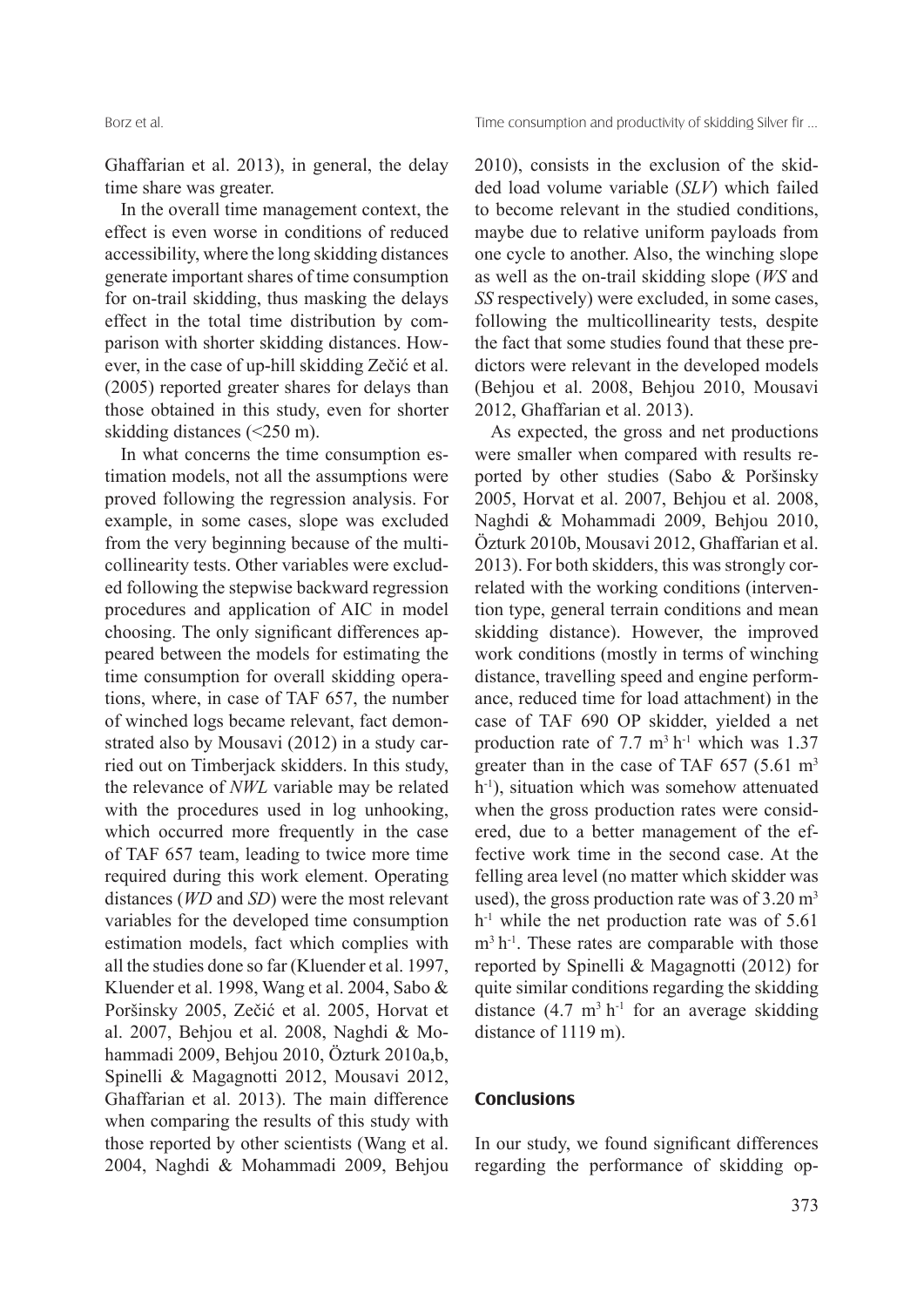erations in windthrow salvage cuttings when compared with those reported for regular ones (e.g. selective cuttings, clear cuttings). Increased time consumptions on work elements where the results of generally harder working conditions generated by scattered timber distribution over the harvesting area and the operational patterns of teams which served the studied skidders. Consequently, the performances of studied skidders (net production rates) were generally poorer than those reported by other studies, fact which can be correlated mostly with the increased skidding distance and difficulties during winching. Noticeably were the reduced travelling speeds for empty and loaded skidding turns when comparing with other results. Along with an important share of personal, mechanical and organizational delays, this fact contributed to a greater extent to the reduced productive efficiency (gross production rates). The results presented by this paper may be useful in production organization when dealing with similar work conditions. Considering the important share of personal delays in the total workplace time, a way to improve the productive efficiency in this kind of operations would be a better management of the work time. As the time consumed for on-trail skidding depended, in this study, on the skidding distance only, for similar conditions, the time needed for this phase may be estimated using the skidding distance.

# **Aknowledgements**

The authors would like to thank to Marius Bularca and Cătălin Murea for their active involvement in the field data collection activity. Special thanks are addressed to Marius Bularca who made all the arrangements for this study realization.

# **References**

- Acuna M., Bigot M., Guerra S., Hartsough B., Kanzian C., Kärhä K., Lindroos O., Magagnotti N., Roux S., Spinelli R., Talbot B., Tolosana E., Zormaier F., 2012. Good practice guidelines for biomass production studies. In: Magagnotti N., Spinelli R. (eds.), CNR IVALSA, Sesto Fiorentino, 51 p.
- Akaike H., 1974. A new look at the statistical model identification. IEE Transactions on Automatic Control 19(6): 716-723.
- Behjou F.K., Majnounian B., Namiranian M., Dvořák J., 2008. Time study and skidding capacity of wheeled skidder Timberjack 450C in Caspian forests. Journal of Forest Science 54(4): 183-188.
- Behjou F.K., 2010. A techno-economic evaluation of skidding operation by Timberjack 450C and Clark Ranger 666DBS in Caspian forests. Journal of Food, Agriculture and Environment 8(3-4): 1020-1023.
- Björheden R., Apel K., Shiba M., Thompson M., 1995. IUFRO forest work study nomenclature. Swedish University of Agricultural Science, Department of Operational Efficiency, Grapenberg, 16 p.
- Ghaffarian M.R., Naghdi R., Ghajar I., Nikooy M., 2013. Time prediction models and cost evaluation of cut-tolength (CTL) harvesting method in a mountainous forest. Small Scale Forestry 12(2): 181-192.
- Horvat D., Zečić Z., Šušnjar M., 2007. Morphologial characteristics and productivity of skidder ECOTRACK 120V. Croatian Journal of Forest Engineering 28(1): 11-25.
- Kluender R., Lortz D., McCoy W., Stokes B., Klepac J., 1997. Productivity of rubber-tired skidders in southern pine forests. Journal of Forest Products 47(11-12): 53- 58.
- Kluender R., Lortz D., McCoy W., Stokes B., Klepac J., 1998. Removal intensity and tree size effects on harvesting cost and profitability. Forest Products Journal 48(1): 54-59.
- Magagnotti N., Picchi G., Spinelli R., 2013. A versatile system for salvaging small-scale forest windthtow. Biosystems Engineering 115: 391-388.
- Ministry of Timber Industrialization and Materials, 1989. Norme și normative de muncă unificate în exploatările forestiere [Unified norms and normative for labour in forest operations], Bucureşti, 493 p.
- Mousavi R., 2012. Effect of log length on productivity and cost of Timberjack 450C skidder in the Hyrcanian forest in Iran. Journal of Forest Science 58(11): 473-482.
- Naghdi R., Mohammadi L., 2009. Optimal forest road density based on skidding and road construction costs in Iranian Caspian forests. Caspian Journal of Environmental Sciences 7(2): 79-86.
- Nieuwenhuis M., Fitzpatrick P., 2002. An assessment of stem breakage and the reduction in timber volume and value recovery resulting from a catastrophic storm: an Irish case study. Forestry 75: 513-523.
- Oprea I., Sbera I., 2004. Tehnologia exploatării lemnului